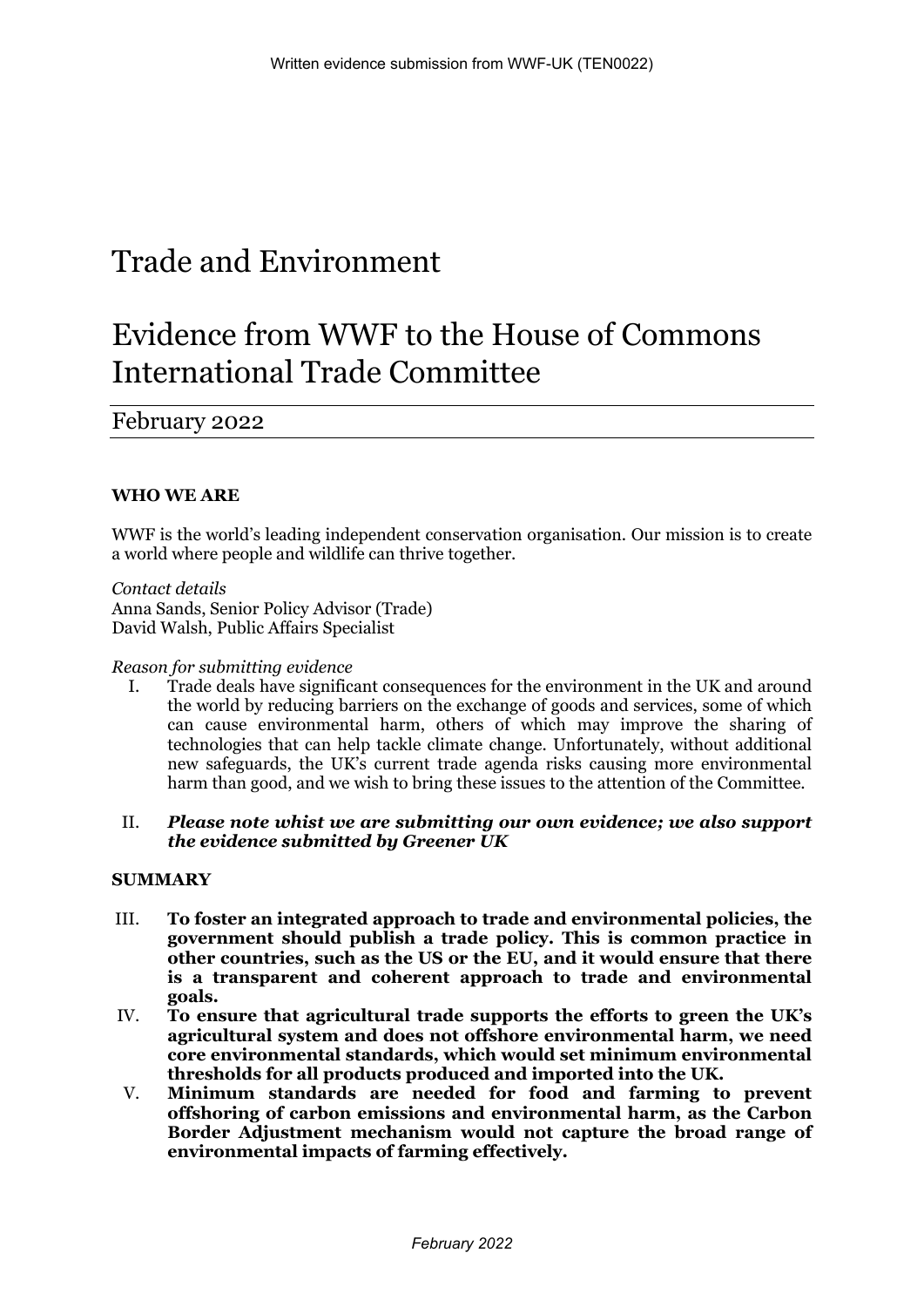- VI. **Enhanced parliamentary scrutiny and improved stakeholder consultation are both necessary to ensure that trade policy adequately captures environmental objectives.**
- VII. **With the public demanding that imports meet the UK's high environmental, animal welfare and food safety standards, meaningful public consultation on trade negotiations and developing core standards are both key to gain public confidence in trade agreements.**

### **HOW WELL ARE THE GOVERNMENT'S FREE TRADE AGENDA AND ITS ENVIRONMENTAL POLICIES ALIGNED? AND IS THE GOVERNMENT AMBITIOUS ENOUGH IN ITS APPROACH?**

- 1. The UK has started using its new, independent trade agenda to pursue some environmental policies, however its current approach to trade is not ambitious enough to meet its environmental and climate goals. Firstly, the lack of a published trade policy means that the UK's approach to trade is not clear and is being established on a deal-by-deal basis. This does not provide the UK public and businesses with sufficient confidence in the government's plan for integrating trade policy with its other policy goals.
- 2. There are widespread calls to correct this by publishing a trade policy or strategy. In June 2021, a diverse group of stakeholders, including businesses, environmental organisations, and consumer rights groups, **[wrote](https://www.telegraph.co.uk/politics/2021/06/01/post-brexit-trade-deals-must-prioritse-high-quality-british/) [a](https://www.telegraph.co.uk/politics/2021/06/01/post-brexit-trade-deals-must-prioritse-high-quality-british/) [letter](https://www.telegraph.co.uk/politics/2021/06/01/post-brexit-trade-deals-must-prioritse-high-quality-british/) [to](https://www.telegraph.co.uk/politics/2021/06/01/post-brexit-trade-deals-must-prioritse-high-quality-british/) [then](https://www.telegraph.co.uk/politics/2021/06/01/post-brexit-trade-deals-must-prioritse-high-quality-british/) [secretary](https://www.telegraph.co.uk/politics/2021/06/01/post-brexit-trade-deals-must-prioritse-high-quality-british/) [of](https://www.telegraph.co.uk/politics/2021/06/01/post-brexit-trade-deals-must-prioritse-high-quality-british/) [state](https://www.telegraph.co.uk/politics/2021/06/01/post-brexit-trade-deals-must-prioritse-high-quality-british/)** asking that DIT publish a trade policy. A unified framework for trade agreements to ensure that there is joined up thinking across trade, industrial strategy, sustainability, employment, treatment of SMEs, etc, was also raised by the **[All-Party](https://www.appgtrade.uk/tradestrategy) [Parliamentary](https://www.appgtrade.uk/tradestrategy) [Group](https://www.appgtrade.uk/tradestrategy) [for](https://www.appgtrade.uk/tradestrategy) [Trade](https://www.appgtrade.uk/tradestrategy) [and](https://www.appgtrade.uk/tradestrategy) [Export](https://www.appgtrade.uk/tradestrategy) [Promotion](https://www.appgtrade.uk/tradestrategy)**.
- 3. A deal-by-deal approach does not provide the interconnected thinking needed to ensure that the overarching effect of trade agreements delivers for the UK's goals in all its policy areas. An overarching policy would also **[strengthen](https://greenallianceblog.org.uk/2021/06/10/how-can-the-uk-be-a-credible-trading-nation-without-a-trade-policy/) [the](https://greenallianceblog.org.uk/2021/06/10/how-can-the-uk-be-a-credible-trading-nation-without-a-trade-policy/) [hand](https://greenallianceblog.org.uk/2021/06/10/how-can-the-uk-be-a-credible-trading-nation-without-a-trade-policy/) [of](https://greenallianceblog.org.uk/2021/06/10/how-can-the-uk-be-a-credible-trading-nation-without-a-trade-policy/) [UK](https://greenallianceblog.org.uk/2021/06/10/how-can-the-uk-be-a-credible-trading-nation-without-a-trade-policy/) [negotiators](https://greenallianceblog.org.uk/2021/06/10/how-can-the-uk-be-a-credible-trading-nation-without-a-trade-policy/) [of](https://greenallianceblog.org.uk/2021/06/10/how-can-the-uk-be-a-credible-trading-nation-without-a-trade-policy/) [trade](https://greenallianceblog.org.uk/2021/06/10/how-can-the-uk-be-a-credible-trading-nation-without-a-trade-policy/) [deals](https://greenallianceblog.org.uk/2021/06/10/how-can-the-uk-be-a-credible-trading-nation-without-a-trade-policy/)**, as it would send a message to their negotiating partners that the UK cannot fall below its domestically approved red lines. This is **[common](https://greenallianceblog.org.uk/2021/06/10/how-can-the-uk-be-a-credible-trading-nation-without-a-trade-policy/) [practice](https://greenallianceblog.org.uk/2021/06/10/how-can-the-uk-be-a-credible-trading-nation-without-a-trade-policy/) [for](https://greenallianceblog.org.uk/2021/06/10/how-can-the-uk-be-a-credible-trading-nation-without-a-trade-policy/) [US](https://greenallianceblog.org.uk/2021/06/10/how-can-the-uk-be-a-credible-trading-nation-without-a-trade-policy/) [negotiators](https://greenallianceblog.org.uk/2021/06/10/how-can-the-uk-be-a-credible-trading-nation-without-a-trade-policy/)**, who will refer to the legislation passed under the Trade Promotion Authority which sets out the limits for what can be done in trade deals.
- 4. While there is no overarching strategy for trade and the environment, DIT has been taking forward some useful individual initiatives. In terms of unilateral action, it has liberalised trade in green goods and services through the Green 100 tariff reduction. Liberalising environmental products and services is very useful for supporting positive efforts from producers of sustainable products, but it equally does not prevent environmental harm caused by producers of the most unsustainable products. To address that, [core](https://www.wwf.org.uk/sites/default/files/2022-02/Core_standards_2022.pdf) [environmental](https://www.wwf.org.uk/sites/default/files/2022-02/Core_standards_2022.pdf) [standards](https://www.wwf.org.uk/sites/default/files/2022-02/Core_standards_2022.pdf) are needed. These would take the form of legislation requiring agri-food imports sold in the UK to meet comparable standards to those we require of our own farmers. This would ensure that the Government's manifesto promise to maintain high environmental standards is kept in a meaningful way. Crucially, so long as standards were applied equally to producers in the UK and overseas, this approach would be in line with WTO rules, and could be developed and applied after ratification of the UK-Australia FTA.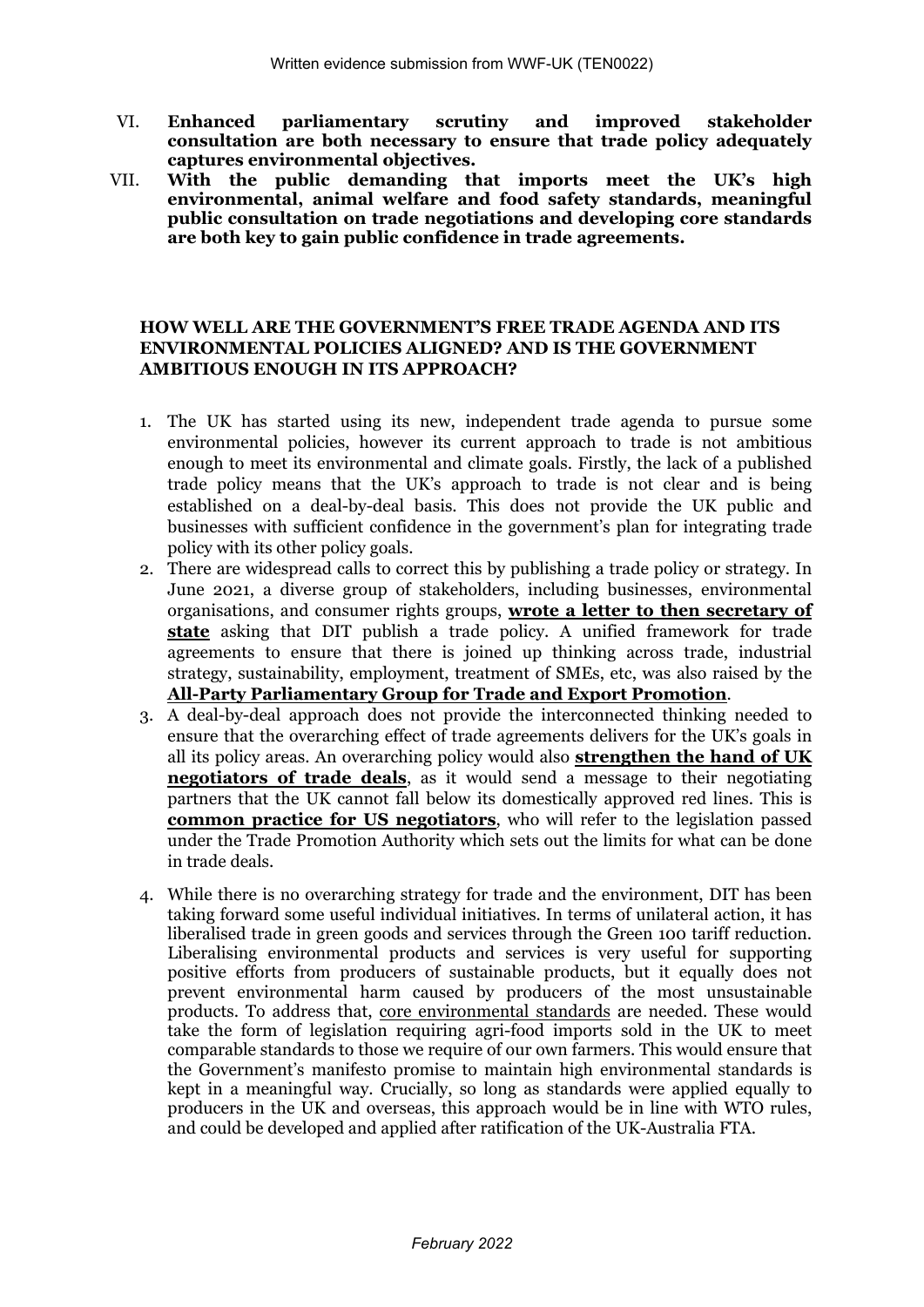- 5. Several independent bodies have recommended linking access to the UK market to standards of food production. In its final report, in March 2021, the Trade and Agriculture Commission recommended establishing national core standards for all food imported and produced in the UK<sup>1</sup> as did the National Food Strategy Part 1 and Part 2 2 . Similarly, the most recent **[Committee](https://www.theccc.org.uk/wp-content/uploads/2021/06/CCC-Joint-Recommendations-2021-Report-to-Parliament.pdf) [on](https://www.theccc.org.uk/wp-content/uploads/2021/06/CCC-Joint-Recommendations-2021-Report-to-Parliament.pdf) [Climate](https://www.theccc.org.uk/wp-content/uploads/2021/06/CCC-Joint-Recommendations-2021-Report-to-Parliament.pdf) [Change](https://www.theccc.org.uk/wp-content/uploads/2021/06/CCC-Joint-Recommendations-2021-Report-to-Parliament.pdf) [Progress](https://www.theccc.org.uk/wp-content/uploads/2021/06/CCC-Joint-Recommendations-2021-Report-to-Parliament.pdf) [Report](https://www.theccc.org.uk/wp-content/uploads/2021/06/CCC-Joint-Recommendations-2021-Report-to-Parliament.pdf)** made "carbon border adjustment mechanism or minimum standards for energy intensive industrial and agriculture products" a priority recommendation for DIT. We elaborate on why minimum standards are a better mechanism for agriculture products than CBAMs in our response to question 3.
- 6. WWF has been working on how core environmental standards could be designed, and for which areas they would be most useful, and we have commissioned a research project on this topic led by IEEP and TULIP Consulting. They have produced an initial **[think](https://www.wwf.org.uk/sites/default/files/2022-01/Designing_Environmental_Regulation_Agricultural_Imports.pdf) [piece](https://www.wwf.org.uk/sites/default/files/2022-01/Designing_Environmental_Regulation_Agricultural_Imports.pdf)**, which sets outs the key issues to consider when designing core standards and suggests areas of interest for further exploration. The final report from this research will be available in April.

# **TO WHAT EXTENT HAVE THE DEPARTMENT FOR INTERNATIONAL TRADE AND UK EXPORT FINANCE CHANGED THEIR WORKING PRACTICES IN ORDER TO BRING TOGETHER THE GOVERNMENT'S ENVIRONMENT AND TRADE POLICIES?**

- 7. One of the ways in which DIT has sought the need to integrate trade and environment policies is through reinstating the Board of Trade, and advisory body, which has published several reports on UK trade policy. The **[Green](https://www.gov.uk/government/publications/board-of-trade-report-green-trade) [Trade](https://www.gov.uk/government/publications/board-of-trade-report-green-trade) [Report](https://www.gov.uk/government/publications/board-of-trade-report-green-trade)** fed into DIT's thinking on how to join up trade and environment. However, this does not amount to a trade and environment strategy, as there is no commitment from government that it will take forward all the recommendations from the report; furthermore, many of the recommendations are framed in a broad way which means which could translate into many different types of policy, and this type of further detailed work is needed from government to align its trade and environment policies.
- 8. For example, the report calls for tackling environmentally damaging market distortions by "pursuing unilateral action in limited circumstances, in a way that ensures that trade remains fair" (p. 7), which could be implemented via a specific policy such as core environmental standards as proposed above.
- 9. DIT have also established a range of stakeholder consultation mechanisms, such as the Strategic Trade Advisory Group (STAG) and the Thematic Working Groups. However, the STAG was initially set up without an environment and climate representative.<sup>3</sup> It was only in the second call for expressions of interest for membership that an environment and climate seat was created, in October 2020.<sup>4</sup>

<sup>&</sup>lt;sup>1</sup> The report mentioned several different types of measures which could be used to safeguard standards, with Pillar 1 confirming that import restrictions for the purposes of protecting climate, environment and animal welfare can be introduced under WTO rules, and Pillar 2 proposing that zero tariff, zero quota access to UK market should be reserved for products that meet a set of standards and technical norms, with higher [t](https://www.gov.uk/government/publications/trade-and-agriculture-commission-tac/trade-and-agriculture-commission-final-report-executive-summary)ariffs for the products that do not meet those requirements. **[Trade](https://www.gov.uk/government/publications/trade-and-agriculture-commission-tac/trade-and-agriculture-commission-final-report-executive-summary) [and](https://www.gov.uk/government/publications/trade-and-agriculture-commission-tac/trade-and-agriculture-commission-final-report-executive-summary) [Agriculture](https://www.gov.uk/government/publications/trade-and-agriculture-commission-tac/trade-and-agriculture-commission-final-report-executive-summary) [Commission:](https://www.gov.uk/government/publications/trade-and-agriculture-commission-tac/trade-and-agriculture-commission-final-report-executive-summary) [Final](https://www.gov.uk/government/publications/trade-and-agriculture-commission-tac/trade-and-agriculture-commission-final-report-executive-summary) [Report](https://www.gov.uk/government/publications/trade-and-agriculture-commission-tac/trade-and-agriculture-commission-final-report-executive-summary)**, 2021.

 $\frac{1}{2}$  The NFS called for core standards as a key part of a trade policy that does not undermine a sustainable and ethical food system for the UK. It listed a set of core standards for animal welfare, providing a concrete example of what types of standards are needed. **[National](https://www.nationalfoodstrategy.org/) [Food](https://www.nationalfoodstrategy.org/) [Strategy](https://www.nationalfoodstrategy.org/)**, 2021. <sup>3</sup> Written statement - HCWS1480, **[Trade](https://questions-statements.parliament.uk/written-statements/detail/2019-04-03/HCWS1480) [Advisory](https://questions-statements.parliament.uk/written-statements/detail/2019-04-03/HCWS1480) [Groups:](https://questions-statements.parliament.uk/written-statements/detail/2019-04-03/HCWS1480)** , 3 April 2019

<sup>4</sup> **[https://www.gov.uk/government/publications/call-for-expressions-of-interest-in](https://www.gov.uk/government/publications/call-for-expressions-of-interest-in-membership-of-the-strategic-trade-advisory-group)[membership-of-the-strategic-trade-advisory-group](https://www.gov.uk/government/publications/call-for-expressions-of-interest-in-membership-of-the-strategic-trade-advisory-group)**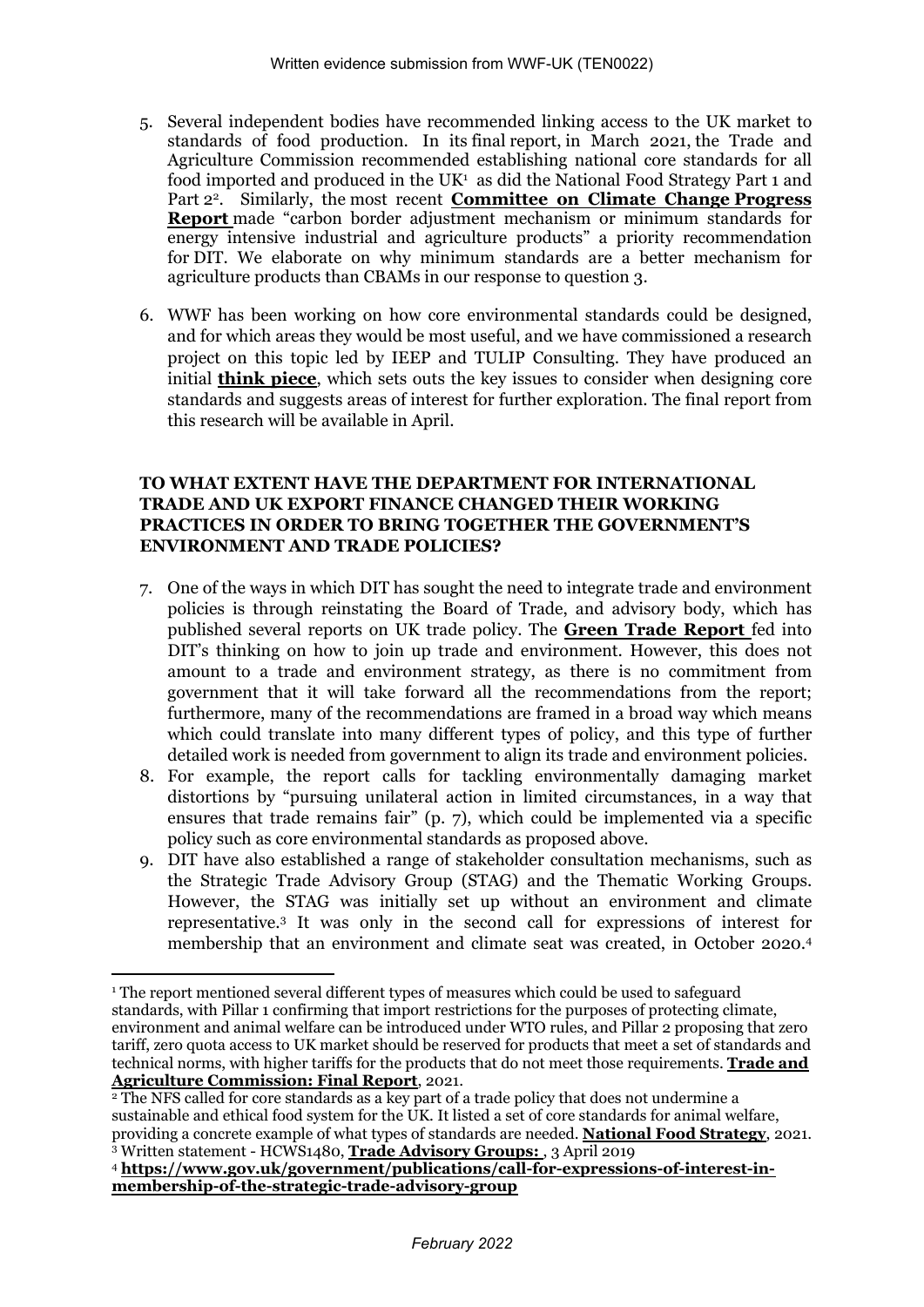There have been many concerns raised about the operation of the other stakeholder consultation mechanisms, especially regarding the confidentiality agreements required from their members.<sup>5</sup> The trade negotiations to date, especially the Australia Free Trade Agreement, show that the major concerns of the environment stakeholders on these groups have not been taken into account.

# **WHAT MIGHT BE THE IMPACTS OF MEASURES INTRODUCED BY THE UK'S TRADING PARTNERS DESIGNED TO REDUCE RELIANCE ON CARBON-INTENSIVE FOSSIL FUELS – FOR EXAMPLE CARBON BORDER ADJUSTMENT MECHANISMS – ON UK TRADE? AND WHAT COULD A UK CARBON BORDER ADJUSTMENT MECHANISM MEAN FOR ITS IMPORTS AND EXPORTS?**

- 10. We do not currently have the evidence to respond to the first question, but we will respond to the second question.
- 11. 44% of the UK's overall carbon footprint comes from imports. As policies to meet net zero and nature restoration accelerate, it becomes increasingly important to ensure we mitigate against offshoring in the future and that the UK's position as a major importer is levered to encourage a wider transition in environmental production via our supply chains. Unilateral action on the environmental impact of consumption is needed, and a CBAM may be a useful transitory mechanism in certain sectors, such as heavy industry, in the absence of a global carbon price. However, it would need to be accompanied by an appropriate set of policies so as not to hinder development in the Global South.
- 12. In food and farming, the **[carbon](https://www.wwf.org.uk/sites/default/files/2020-04/FINAL-WWF-UK_Carbon_Footprint_Analysis_Report_March_2020%20%28003%29.pdf) [footprint](https://www.wwf.org.uk/sites/default/files/2020-04/FINAL-WWF-UK_Carbon_Footprint_Analysis_Report_March_2020%20%28003%29.pdf) [of](https://www.wwf.org.uk/sites/default/files/2020-04/FINAL-WWF-UK_Carbon_Footprint_Analysis_Report_March_2020%20%28003%29.pdf) [imports](https://www.wwf.org.uk/sites/default/files/2020-04/FINAL-WWF-UK_Carbon_Footprint_Analysis_Report_March_2020%20%28003%29.pdf)** is higher than the average for the rest of the economy and amounts to 48%. Food and farming are estimated to be responsible for c. **[30%](https://www.zsl.org/sites/default/files/LPR%202020%20Full%20report.pdf) [of](https://www.zsl.org/sites/default/files/LPR%202020%20Full%20report.pdf) [global](https://www.zsl.org/sites/default/files/LPR%202020%20Full%20report.pdf) [greenhouse](https://www.zsl.org/sites/default/files/LPR%202020%20Full%20report.pdf) [gas](https://www.zsl.org/sites/default/files/LPR%202020%20Full%20report.pdf) [emissions,](https://www.zsl.org/sites/default/files/LPR%202020%20Full%20report.pdf) [and](https://www.zsl.org/sites/default/files/LPR%202020%20Full%20report.pdf) [for](https://www.zsl.org/sites/default/files/LPR%202020%20Full%20report.pdf) [50%](https://www.zsl.org/sites/default/files/LPR%202020%20Full%20report.pdf) [of](https://www.zsl.org/sites/default/files/LPR%202020%20Full%20report.pdf) [terrestrial](https://www.zsl.org/sites/default/files/LPR%202020%20Full%20report.pdf) [and](https://www.zsl.org/sites/default/files/LPR%202020%20Full%20report.pdf) [70%](https://www.zsl.org/sites/default/files/LPR%202020%20Full%20report.pdf) [of](https://www.zsl.org/sites/default/files/LPR%202020%20Full%20report.pdf) [freshwater](https://www.zsl.org/sites/default/files/LPR%202020%20Full%20report.pdf) [biodiversity](https://www.zsl.org/sites/default/files/LPR%202020%20Full%20report.pdf) [loss.](https://www.zsl.org/sites/default/files/LPR%202020%20Full%20report.pdf)**
- 13. Nonetheless, a CBAM in food and farming would not be appropriate or effective, due to the complex environmental impacts of the sector. Accounting for GHG emissions, but not impacts on biodiversity, water pollution, soil quality, etc., could lead to perverse outcomes, as it would incentivise conventional industrial farming, which may have comparable emissions per kg of product but cause wider environmental harm in the process while also raising animal welfare and public health concerns. Core standards for all food produced and imported into the UK, would be a more appropriate mechanism for avoiding an offshoring of environmental impacts of food production and preventing a race to the bottom in environmental standards.
- 14. For the full account of WWF-UK's position on CBAMs, see our **[published](https://committees.parliament.uk/work/1535/carbon-border-adjustment-mechanism/publications/written-evidence/?page=2) [response](https://committees.parliament.uk/work/1535/carbon-border-adjustment-mechanism/publications/written-evidence/?page=2)** to the Environmental Audit Committee's inquiry.

# **WHAT ARE THE BENEFITS AND COSTS OF THE UK'S APPROACH TO ENVIRONMENTAL AND CLIMATE CHANGE COMMITMENTS IN FREE TRADE NEGOTIATIONS TO DATE? AND TO WHAT EXTENT MIGHT THE INCLUSION OF INVESTOR-STATE DISPUTE SETTLEMENT CLAUSES IN FREE TRADE AGREEMENTS AFFECT THE UK'S CLIMATE CHANGE POLICIES?**

Environmental Chapters

<sup>5</sup> Sky News, **[Trade](https://news.sky.com/story/trade-experts-reject-government-gagging-orders-12034425) [experts](https://news.sky.com/story/trade-experts-reject-government-gagging-orders-12034425) [reject](https://news.sky.com/story/trade-experts-reject-government-gagging-orders-12034425) [government](https://news.sky.com/story/trade-experts-reject-government-gagging-orders-12034425) [gagging](https://news.sky.com/story/trade-experts-reject-government-gagging-orders-12034425) [orders](https://news.sky.com/story/trade-experts-reject-government-gagging-orders-12034425)**, 23 July 2020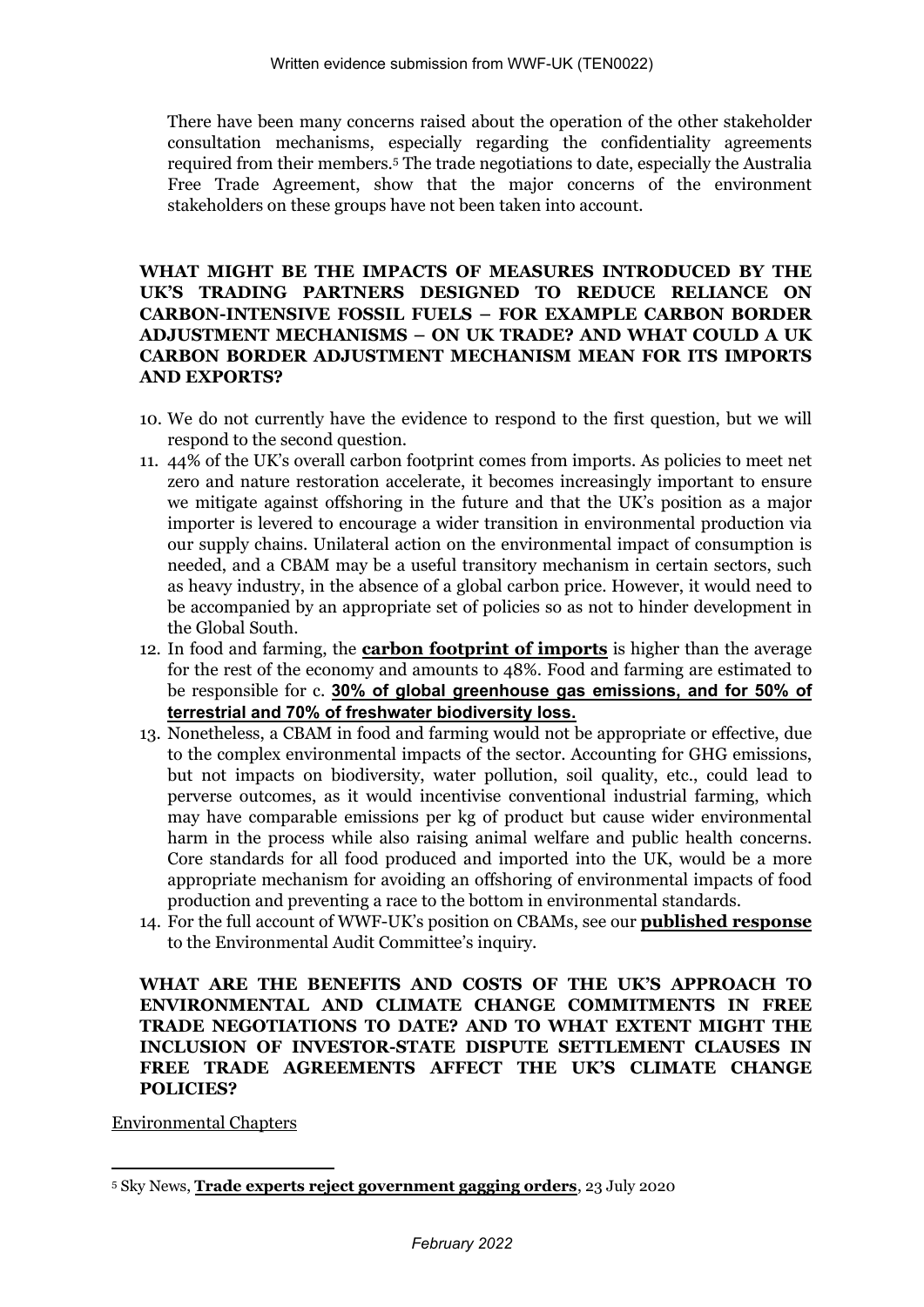- 15. DIT have referred to Environmental Chapters as the key way of including environmental and climate change commitments in trade negotiations to date. A number of these types of Chapters require governments to progress on the ratification and implementation of a specific list of Multilateral Environmental Agreements. Frequently, they include provisions that affirm shared environmental commitments, ranging from very broad and vague objectives to more specific commitments to cooperate. However, many trade agreements exclude environmental and sustainable development chapters from the dispute settlement mechanisms of the agreement. Others, such as the US, Mexico and Canada Agreement and the Comprehensive and Progressive Transpacific Partnership, allow environmental disputes to be brought, but it is very difficult to prove an environmental harm from trade as the provisions are usually phrased in broad terms, and do not constitute a specific obligation.
- 16. While these chapters do have some merit they do not solve the key environmental problems that arise from trade negotiations. They do not address the critical issue of liberalising trade in agricultural products which may be causing harm to the environment. For example, the Australia trade agreement would allow imports of beef that is contributing to deforestation, polluting waters and damaging the soil- the commitments in the Environment Chapter in the deal do not place any conditionality on the agrifood that is imported from Australia. While the Environment Chapter is enforceable under the Agreement's dispute settlement mechanism, which is welcome, the provisions it contains are not sufficient to require Australian environmental standards to improve. The commitment to enforce domestic laws is not very helpful when those laws are already not satisfactory. Furthermore, the Environment Chapter explicitly recognises the countries' right to regulate their level of environmental protection, and this can include regressing from existing laws.

# ISDS

- 17. Investor-State Dispute Settlement (ISDS) is a mechanism which allows investors to sue states if they believe that their rights under investment and trade agreements have been breached. The amount of compensation demanded in such cases can be very high, amounting to hundreds of millions of pounds (with high legal fees in addition to that).
- 18. **[ISDS](https://www.theguardian.com/environment/2021/nov/03/secretive-court-system-poses-threat-to-climate-deal-says-whistleblower) [claims](https://www.theguardian.com/environment/2021/nov/03/secretive-court-system-poses-threat-to-climate-deal-says-whistleblower) [have](https://www.theguardian.com/environment/2021/nov/03/secretive-court-system-poses-threat-to-climate-deal-says-whistleblower) [been](https://www.theguardian.com/environment/2021/nov/03/secretive-court-system-poses-threat-to-climate-deal-says-whistleblower) [brought](https://www.theguardian.com/environment/2021/nov/03/secretive-court-system-poses-threat-to-climate-deal-says-whistleblower) [against](https://www.theguardian.com/environment/2021/nov/03/secretive-court-system-poses-threat-to-climate-deal-says-whistleblower) [states](https://www.theguardian.com/environment/2021/nov/03/secretive-court-system-poses-threat-to-climate-deal-says-whistleblower) [which](https://www.theguardian.com/environment/2021/nov/03/secretive-court-system-poses-threat-to-climate-deal-says-whistleblower) [have](https://www.theguardian.com/environment/2021/nov/03/secretive-court-system-poses-threat-to-climate-deal-says-whistleblower) [tried](https://www.theguardian.com/environment/2021/nov/03/secretive-court-system-poses-threat-to-climate-deal-says-whistleblower) [to](https://www.theguardian.com/environment/2021/nov/03/secretive-court-system-poses-threat-to-climate-deal-says-whistleblower) [bring](https://www.theguardian.com/environment/2021/nov/03/secretive-court-system-poses-threat-to-climate-deal-says-whistleblower) [in](https://www.theguardian.com/environment/2021/nov/03/secretive-court-system-poses-threat-to-climate-deal-says-whistleblower) [environmental](https://www.theguardian.com/environment/2021/nov/03/secretive-court-system-poses-threat-to-climate-deal-says-whistleblower) [policy,](https://www.theguardian.com/environment/2021/nov/03/secretive-court-system-poses-threat-to-climate-deal-says-whistleblower)** e.g. at present the German energy company RWE is suing the Netherlands for £1.2bn over its plans to phase out coal, while Rockhopper Exploration, based in the UK, is suing the Italian government after it banned new drilling near the coast. This puts businesses which are at the frontline of creating new, green markets- such as renewable energy- at a disadvantage with regards to the businesses that rely on investment provisions to keep their unsustainable industries afloat, even though they have little future.
- 19. Neither the UK-Australia Agreement, nor the UK-New Zealand Agreement in Principle contained ISDS, and the UK could continue this positive trend by setting out in a trade policy that it will not agree to ISDS in its trade negotiations, and that it will review ISDS in its existing trade and investment agreements. This should include negotiating side-letters to **[regional](https://blogs.sussex.ac.uk/uktpo/2021/04/16/challenges-ahead-for-the-uk-to-join-cptpp/#:~:text=In%20order%20to%20become%20a%20CPTPP%20member%2C%20the,%282006%29%2C%20Peru%20%281993%29%2C%20Singapore%20%281975%29%20and%20Vietnam%20%282002%29.) [trade](https://blogs.sussex.ac.uk/uktpo/2021/04/16/challenges-ahead-for-the-uk-to-join-cptpp/#:~:text=In%20order%20to%20become%20a%20CPTPP%20member%2C%20the,%282006%29%2C%20Peru%20%281993%29%2C%20Singapore%20%281975%29%20and%20Vietnam%20%282002%29.) [agreements](https://blogs.sussex.ac.uk/uktpo/2021/04/16/challenges-ahead-for-the-uk-to-join-cptpp/#:~:text=In%20order%20to%20become%20a%20CPTPP%20member%2C%20the,%282006%29%2C%20Peru%20%281993%29%2C%20Singapore%20%281975%29%20and%20Vietnam%20%282002%29.) [that](https://blogs.sussex.ac.uk/uktpo/2021/04/16/challenges-ahead-for-the-uk-to-join-cptpp/#:~:text=In%20order%20to%20become%20a%20CPTPP%20member%2C%20the,%282006%29%2C%20Peru%20%281993%29%2C%20Singapore%20%281975%29%20and%20Vietnam%20%282002%29.) [include](https://blogs.sussex.ac.uk/uktpo/2021/04/16/challenges-ahead-for-the-uk-to-join-cptpp/#:~:text=In%20order%20to%20become%20a%20CPTPP%20member%2C%20the,%282006%29%2C%20Peru%20%281993%29%2C%20Singapore%20%281975%29%20and%20Vietnam%20%282002%29.) [ISDS,](https://blogs.sussex.ac.uk/uktpo/2021/04/16/challenges-ahead-for-the-uk-to-join-cptpp/#:~:text=In%20order%20to%20become%20a%20CPTPP%20member%2C%20the,%282006%29%2C%20Peru%20%281993%29%2C%20Singapore%20%281975%29%20and%20Vietnam%20%282002%29.) [such](https://blogs.sussex.ac.uk/uktpo/2021/04/16/challenges-ahead-for-the-uk-to-join-cptpp/#:~:text=In%20order%20to%20become%20a%20CPTPP%20member%2C%20the,%282006%29%2C%20Peru%20%281993%29%2C%20Singapore%20%281975%29%20and%20Vietnam%20%282002%29.) [as](https://blogs.sussex.ac.uk/uktpo/2021/04/16/challenges-ahead-for-the-uk-to-join-cptpp/#:~:text=In%20order%20to%20become%20a%20CPTPP%20member%2C%20the,%282006%29%2C%20Peru%20%281993%29%2C%20Singapore%20%281975%29%20and%20Vietnam%20%282002%29.) [the](https://blogs.sussex.ac.uk/uktpo/2021/04/16/challenges-ahead-for-the-uk-to-join-cptpp/#:~:text=In%20order%20to%20become%20a%20CPTPP%20member%2C%20the,%282006%29%2C%20Peru%20%281993%29%2C%20Singapore%20%281975%29%20and%20Vietnam%20%282002%29.) [CPTPP](https://blogs.sussex.ac.uk/uktpo/2021/04/16/challenges-ahead-for-the-uk-to-join-cptpp/#:~:text=In%20order%20to%20become%20a%20CPTPP%20member%2C%20the,%282006%29%2C%20Peru%20%281993%29%2C%20Singapore%20%281975%29%20and%20Vietnam%20%282002%29.)**. 6

<sup>6</sup> While the UK already has bilateral investment treaties with several countries in the CPTPP issue of whether to negotiate side-letters with the rest of the CPTPP members is still a live question.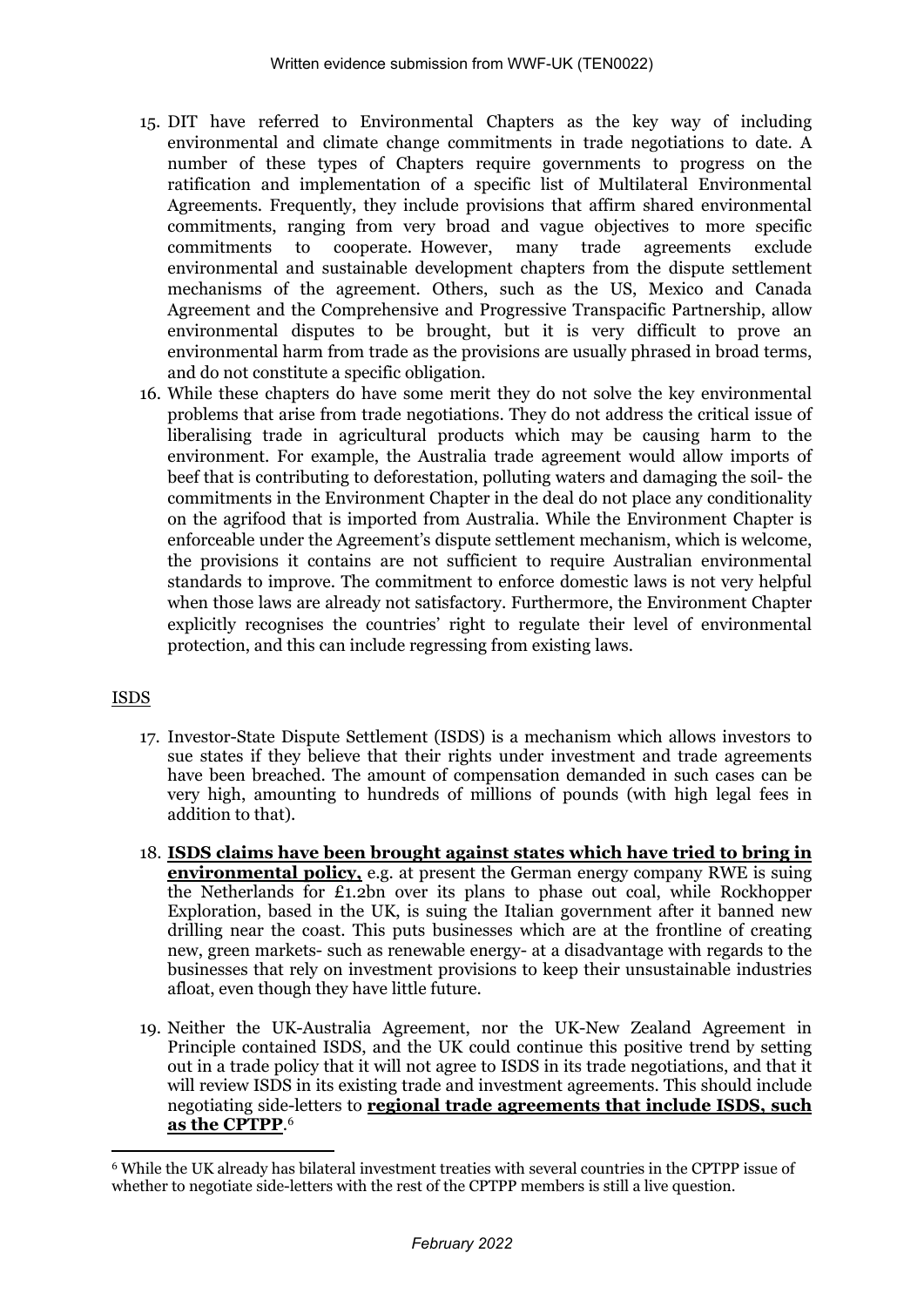20. Codifying in policy that the UK will not sign on the ISDS chapters will reduce the chances that nations will expend effort pushing the UK to accept such provisions in future trade deals.

#### **BY WHAT MEASURES SHOULD THE ENVIRONMENTAL IMPACTS OF NEW FREE TRADE AGREEMENTS BE ASSESSED?**

- 21. Environmental impacts should be an integral part of all impact assessments of trade deals. For instance, the economic benefits of the trade deal should be analysed in the context of the UK's commitment to achieve net zero by 2050, and the transition it is pursuing to reach that target. HM Treasury's (HMT) **[Interim](https://www.gov.uk/government/publications/net-zero-review-interim-report) [Report](https://www.gov.uk/government/publications/net-zero-review-interim-report) [of](https://www.gov.uk/government/publications/net-zero-review-interim-report) [the](https://www.gov.uk/government/publications/net-zero-review-interim-report) [Net](https://www.gov.uk/government/publications/net-zero-review-interim-report) [Zero](https://www.gov.uk/government/publications/net-zero-review-interim-report) [Review](https://www.gov.uk/government/publications/net-zero-review-interim-report)** highlighted how the risk of carbon leakage increases with a country's efforts to reduce emissions. It further set out that this risk depends on trade exposure and the extent to which there are agreed international policies in place, which means that trade agreements are likely to impact on the UK's ability to meet net zero. HMT suggested mitigating the risk via the design of policies to support this transition. In this vein, the Committee on Climate Change (CCC) made minimum standards for imports a priority recommendation for DIT in its latest **[progress](https://www.theccc.org.uk/publication/2021-progress-report-to-parliament/) [report](https://www.theccc.org.uk/publication/2021-progress-report-to-parliament/)**, from June 2021.
- 22. The **[impact](https://assets.publishing.service.gov.uk/government/uploads/system/uploads/attachment_data/file/1041629/impact-assessment-of-the-free-trade-agreement-between-the-united-kingdom-of-great-britain-and-northern-ireland-and-australia.pdf) [assessment](https://assets.publishing.service.gov.uk/government/uploads/system/uploads/attachment_data/file/1041629/impact-assessment-of-the-free-trade-agreement-between-the-united-kingdom-of-great-britain-and-northern-ireland-and-australia.pdf) [of](https://assets.publishing.service.gov.uk/government/uploads/system/uploads/attachment_data/file/1041629/impact-assessment-of-the-free-trade-agreement-between-the-united-kingdom-of-great-britain-and-northern-ireland-and-australia.pdf) [the](https://assets.publishing.service.gov.uk/government/uploads/system/uploads/attachment_data/file/1041629/impact-assessment-of-the-free-trade-agreement-between-the-united-kingdom-of-great-britain-and-northern-ireland-and-australia.pdf) [Australia](https://assets.publishing.service.gov.uk/government/uploads/system/uploads/attachment_data/file/1041629/impact-assessment-of-the-free-trade-agreement-between-the-united-kingdom-of-great-britain-and-northern-ireland-and-australia.pdf) [trade](https://assets.publishing.service.gov.uk/government/uploads/system/uploads/attachment_data/file/1041629/impact-assessment-of-the-free-trade-agreement-between-the-united-kingdom-of-great-britain-and-northern-ireland-and-australia.pdf) [agreement](https://assets.publishing.service.gov.uk/government/uploads/system/uploads/attachment_data/file/1041629/impact-assessment-of-the-free-trade-agreement-between-the-united-kingdom-of-great-britain-and-northern-ireland-and-australia.pdf)** shows some of the problems with the existing methods for assessing environmental impact. The assessment itself cites evidence of Australian agricultural activities - especially beef and dairy production - contributing to deforestation or land use change in Australia (p. 51). And yet, the assessment's estimates of greenhouse gas (GHG) emissions associated with Australian production of goods imported to the UK as a result of the agreement do not take into account the emissions due to deforestation or land use change (p. 46). This is a significant omission and means that the GHG emissions estimates are likely to be significantly underestimated. We recommend that full lifecycle impacts, including emissions from land-use change, are included in such impact assessments of trade deals.

# **WHAT CAN THE UK LEARN FROM HOW OTHER COUNTRIES' EXPERIENCES OF ALIGNING TRADE AND ENVIRONMENTAL POLICIES? HOW HAVE OTHER COUNTRIES INNOVATED IN THIS AREA?**

Green Trade Policy

23. The UK could follow the example of some of its major trading partners and publish a trade policy that sets out how it will align its trade and environment priorities. The US, the EU and New Zealand all have published trade policies, which give their negotiators a clear mandate on what they should aim to achieve in negotiations. This strengthens their hand in negotiations as it shows that their red lines are based on domestic support. Through an overarching policy these countries ensure coherence across trade deals and policy issues to provide an integrated approach to trade and environmental policy.<sup>7</sup>

# Environmental standards

24. Other countries also provide useful examples of how environmental standards can be incorporated into trade policy as legislation that applies to all trade. The **[Marine](https://www.wwf.org.uk/sites/default/files/2021-03/MMPA%20Briefing%20final%20draft_0.pdf)**

<sup>7</sup> Anna Sands, **[How](https://greenallianceblog.org.uk/2021/06/10/how-can-the-uk-be-a-credible-trading-nation-without-a-trade-policy/) [can](https://greenallianceblog.org.uk/2021/06/10/how-can-the-uk-be-a-credible-trading-nation-without-a-trade-policy/) [the](https://greenallianceblog.org.uk/2021/06/10/how-can-the-uk-be-a-credible-trading-nation-without-a-trade-policy/) [UK](https://greenallianceblog.org.uk/2021/06/10/how-can-the-uk-be-a-credible-trading-nation-without-a-trade-policy/) [be](https://greenallianceblog.org.uk/2021/06/10/how-can-the-uk-be-a-credible-trading-nation-without-a-trade-policy/) [a](https://greenallianceblog.org.uk/2021/06/10/how-can-the-uk-be-a-credible-trading-nation-without-a-trade-policy/) [credible](https://greenallianceblog.org.uk/2021/06/10/how-can-the-uk-be-a-credible-trading-nation-without-a-trade-policy/) [trading](https://greenallianceblog.org.uk/2021/06/10/how-can-the-uk-be-a-credible-trading-nation-without-a-trade-policy/) [nation](https://greenallianceblog.org.uk/2021/06/10/how-can-the-uk-be-a-credible-trading-nation-without-a-trade-policy/) [without](https://greenallianceblog.org.uk/2021/06/10/how-can-the-uk-be-a-credible-trading-nation-without-a-trade-policy/) [a](https://greenallianceblog.org.uk/2021/06/10/how-can-the-uk-be-a-credible-trading-nation-without-a-trade-policy/) [trade](https://greenallianceblog.org.uk/2021/06/10/how-can-the-uk-be-a-credible-trading-nation-without-a-trade-policy/) [policy](https://greenallianceblog.org.uk/2021/06/10/how-can-the-uk-be-a-credible-trading-nation-without-a-trade-policy/)**, June 2021